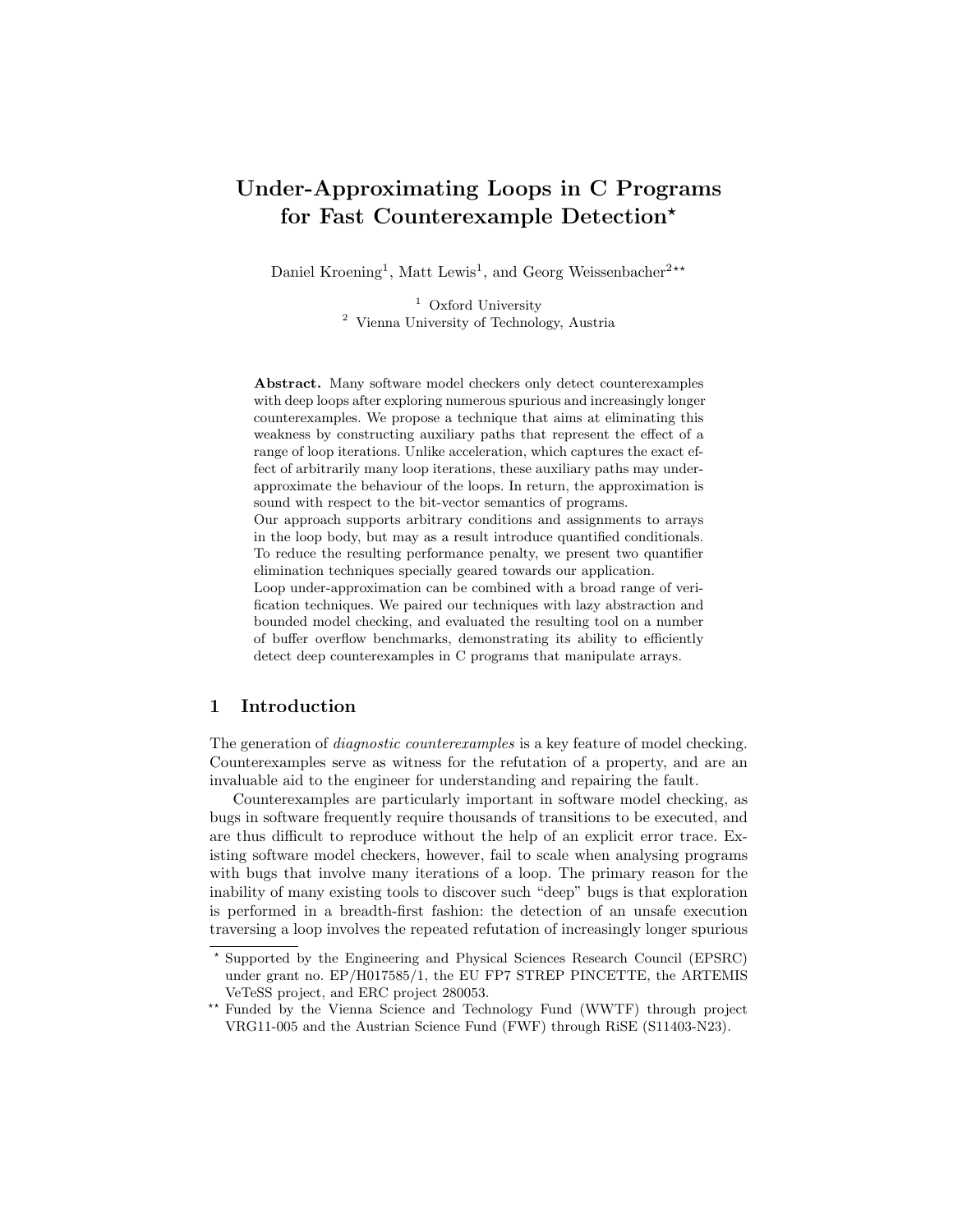counterexamples. The analyser first considers a potential error trace with one loop iteration, only to discover that this trace is infeasible. As consequence, the analyser will increase the search depth, usually by considering one further loop iteration. In practice, the computational effort required to discover an assertion violation thus grows exponentially with the depth of the bug.

Notably, the problem is not limited to procedures based on abstraction, such as predicate abstraction or abstraction with interpolants. Bounded Model Checking (BMC) is optimised for discovering bugs up to a given depth  $k$ , but the computational cost grows exponentially in k.

The contribution of this paper is a new technique that enables scalable detection of deep bugs. We transform the program by adding a new, auxiliary path to loops that summarises the effect of a parametric number of iterations of the loop. Similar to acceleration, which captures the exact effect of arbitrarily many iterations of an integer relation by computing its reflexive transitive closure in one step [3, 6, 9], we construct a summary of the behaviour of the loop. By symbolically bounding the number of iterations, we obtain an under-approximation which is sound with respect to the bit-vector semantics of programs. Thus, we avoid false alarms that might be triggered by modeling variables as integers.

In contrast to related work, our technique supports assignments to arrays and arbitrary conditional branching by computing quantified conditionals. As the computational cost of analysing programs with quantifiers is high, we introduce two novel techniques for summarising certain conditionals without quantifiers. The key insight is that many conditionals in programs (e.g., loop exit conditions such as  $i \leq 100$  or even  $i \neq 100$ ) exhibit a certain monotonicity property that allows us to drop quantifiers.

Our approximation can be combined soundly with a broad range of verification engines, including predicate abstraction, lazy abstraction with interpolation [16], and bounded software model checking [4]. To demonstrate this versatility, we combined our technique with lazy abstraction and the CBMC  $[4]$ model checker. We evaluated the resulting tool on a large suite of benchmarks known to contain deep paths, demonstrating our ability to efficiently detect deep counterexamples in C programs that manipulate arrays.

### 2 Outline

### 2.1 Notation and Preliminaries

We restrict our presentation to a simple imperative language comprising assignments, assumptions, and assertions. A program is a control flow graph  $\langle V, E, \lambda \rangle$ , where V and E are sets of vertices and edges, respectively, and  $\lambda$  is a labelling function mapping vertices to statements. Procedure calls are in-lined and omitted in our presentation. The behaviour of a program is defined by the paths in the control flow graph (CFG). A path  $\pi$  of length m is a sequence of contiguous edges  $e_1 e_2 \ldots e_m$   $(e_i \in E, 1 \le i \le m)$ . Abusing our notation, we use the corresponding sequence of statements  $\lambda(e_1); \lambda(e_1); \ldots \lambda(e_m)$  to represent paths (where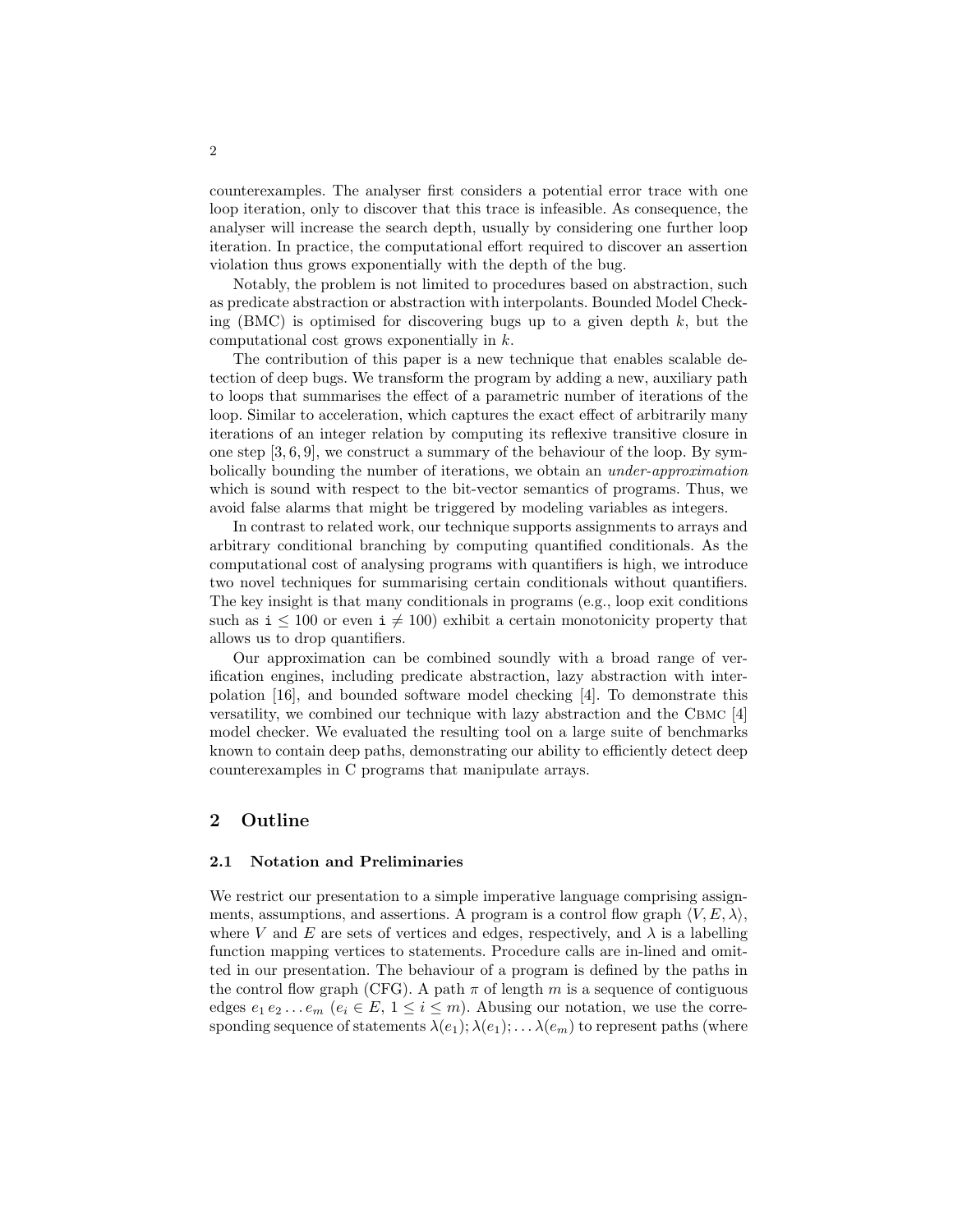| Path                |                                                | <b>Strongest Postcondition Weakest Liberal Precondition</b> |
|---------------------|------------------------------------------------|-------------------------------------------------------------|
| $\pi$               | $sp(\pi, P)$                                   | $wlp(\pi, Q)$                                               |
| skip                |                                                |                                                             |
| $x:=e$              | $\exists x \cdot (x = e[x)'x]) \wedge P[x]'x]$ | Q[x/e]                                                      |
| [R]                 | $P \wedge R$                                   | $R \Rightarrow Q$                                           |
| $ {\tt assert}(R) $ | $P \wedge R$                                   | $R \Rightarrow Q$                                           |
| $\pi_1$ ; $\pi_2$   | $sp(\pi_2, sp(\pi_1, P))$                      | $wlp(\pi_1, wlp(\pi_2, Q))$                                 |
| $\pi_1$<br>$\pi_2$  | $sp(\pi_1, P) \vee sp(\pi_2, P)$               | $wlp(\pi_1, Q) \wedge wlp(\pi_2, Q)$                        |

Table 1: Predicate transformers for simple program statements and paths.  $Q[x/e]$ denotes that all free occurrences of  $x$  in  $Q$  are replaced with the expression  $e$ .

; denotes the non-commutative path concatenation operator). We use  $\varepsilon$  to denote the path of length 0 and inductively define  $\pi^n$  as  $\pi^0 = \varepsilon$  and  $\pi^{n+1} = \pi^n; \pi$ (for  $n \geq 0$ ). In accordance with [17],  $\pi_1 \Box \pi_2$  represents the non-deterministic choice between two paths, i.e.,  $\overline{\mathbb{C}}$  $\hat{\mathbb{R}}_2$ . The commutative operator  $\Box$  is extended to sets of paths in the usual manner.

We use first-order logic (defined as usual) with background theories commonly used in software verification (such as arithmetic, bit-vectors, arrays and uninterpreted functions) to represent program expressions and predicates. T (F) represents the predicate that is always true (false). We use \* to indicate nondeterministic values. The semantics for statements and paths is determined by the predicate transformers in Table 1 (see [17]). A Hoare triple  $\{P\} \pi \{Q\}$  comprises a pre-condition P, a path  $\pi$ , and a post-condition Q such that  $sp(\pi, P)$ implies Q. Given a set  $X = \{x_1, \ldots, x_k\}$  of k variables, we introduce corresponding sets  $X = \{x_1, \ldots, x_k\}$  and  $X' = \{x'_1, \ldots, x'_k\}$  of primed variables to refer to variables in prior and subsequent time-frames, respectively (where the term time-frame refers to an instance of  $\pi$  in  $\pi^n$ ). We use  $\mathbf{X}^{\langle i \rangle} = {\mathbf{x}_1^{\langle i \rangle}, \dots, \mathbf{x}_k^{\langle i \rangle}}$  to the frame ferm to the variables in a specific time-frame i. The transition relation of  $\pi$  is the predicate  $\neg wlp(\pi, \bigvee_{i=1}^k x_i \neq x'_i)$  [17] and relates variables of two time frames (for example, for  $k = 2$  and the path  $\pi = [\mathbf{x}_1 \, < \, 0]$ ;  $\mathbf{x}_1 = \mathbf{x}_2 + 1$  we obtain  $(x_1 < 0) \wedge (x_1' = x_2 + 1) \wedge (x_2' = x_2)).$ 

### 2.2 A Motivating Example

A common characteristic of many contemporary symbolic software model checking techniques (such as counterexample-guided abstraction refinement with predicate abstraction [1, 8], lazy abstraction with interpolants [16], and bounded model checking [4]) is that the computational effort required to discover an assertion violation may increase exponentially with the length of the corresponding counterexample path (c.f. [13]). In particular, the detection of assertion violations that require a large number of loop iterations results in the enumeration of increasingly longer spurious counterexamples traversing that loop. This problem is illustrated by the following example.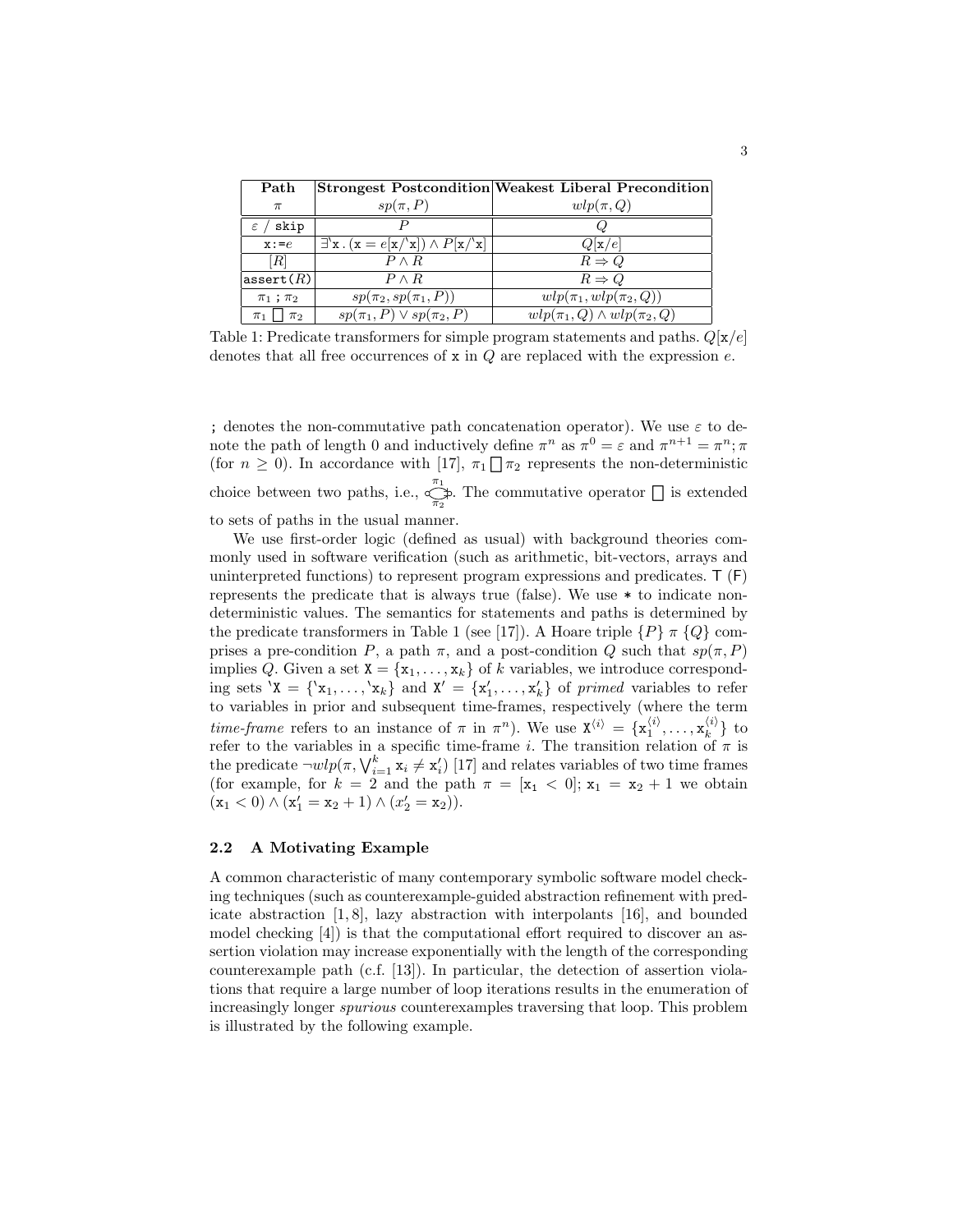

Fig. 1: CFG with path  $\pi$  (bold) and approximated path  $\widetilde{\pi}$  (dashed)

Example 1. Figure 1 shows a program fragment derived from code permitting a buffer overflow (detected by the assertion) to occur in the  $n<sup>th</sup>$  iteration of the loop if i reaches (BUFLEN – 1) and the branch  $\lceil ch = \prime \rceil$  is taken in the  $(n - 1)$ <sup>th</sup> iteration. The verification techniques mentioned above explore the paths in order of increasing length. The shortest path that reaches the assertion does not violate it, as

 $sp((i := 0; [i \neq BUFFLEN)]; ch := *, [ch \neq ''], T) \Rightarrow$  $(i \leq$  BUFLEN).

In a predicate abstraction or lazy abstraction framework, this path represents the first in a series of spurious counterexamples of increasing length. Let  $\pi$ denote the path emphasised in Figure 1, which traverses the loop once. The verification tool will generate a family of spurious counterexamples with the prefixes  $\mathbf{i} := 0$ ;  $\pi^n$  (where  $0 < n \leq \frac{\text{BUELEN}}{2}$ ) before it detects a path long enough to violate the assertion. Each of these paths triggers a computationally expensive refinement cycle. Similarly, a bounded model checker will fail to detect a counterexample unless the loop bound is increased to  $\frac{BUFLEN}{2} + 1$ .

The iterative exploration of increasingly deeper loops primarily delays the detection of assertion violations (c.f. [13]), but can also result in a diverging series of interpolants and predicates if the program is safe (see [10]).

### 2.3 Approximating Paths with Loops

We propose a technique that aims at avoiding the enumeration of paths with an insufficient number of loop iterations. Our approach is based on the insight that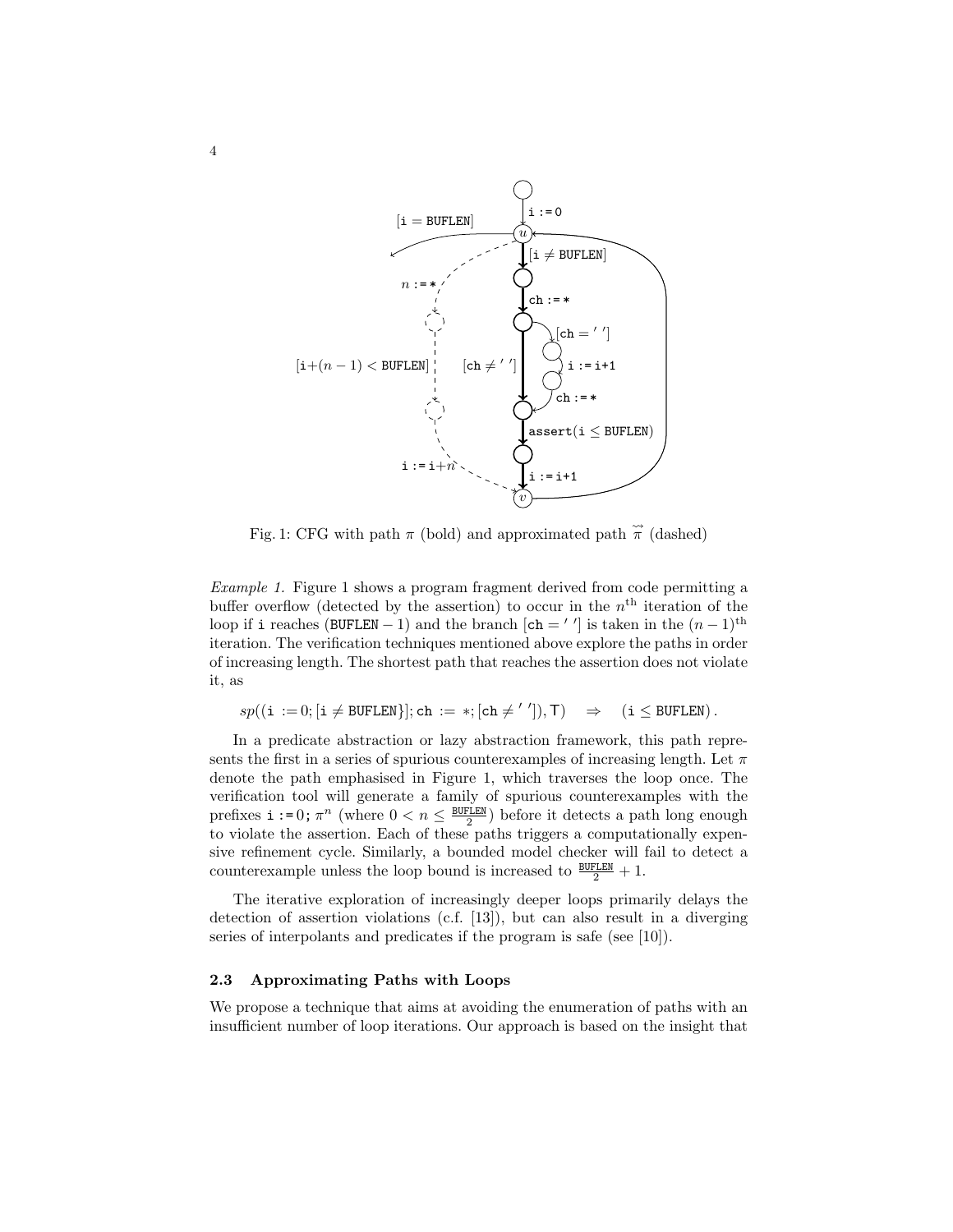

Fig. 2: Approximating the natural loop with head u and back-edge  $v \to u$ . Path  $\pi$ is a path traversing the body B at least once, and may take different branches in B in subsequent iterations.

the refutation of spurious counterexamples containing a sub-path of the form  $\pi^n$ is futile if there exists an  $n$  large enough to permit an assertion violation. We add an auxiliary path that bypasses the original loop body and represents the effect of  $\pi^n$  for a range of n (detailed later in the paper). Our approach comprises the following steps:

- 1. We sensitise an existing tool to detect paths  $\pi$  that repeatedly traverse the loop body B (as illustrated in the left half of Figure 2). We emphasise that  $\pi$ may span more than one iteration of the loop, and that the branches of B taken by  $\pi$  in different iterations may vary.
- 2. We construct a path  $\tilde{\pi}$  whose behaviour *under-approximates*  $\Box {\pi}^n | n \geq 0$ . This construction does not correspond to acceleration in a strict sense, since  $\tilde{\pi}$  (as an under-approximation) does not necessarily represent an arbitrary number of loop iterations. §3 describes techniques to derive  $\tilde{\pi}$ .
- 3. By construction, the assumptions in  $\tilde{\pi}$  may contain universal quantifiers ranging over an auxiliary variable which encodes the number of loop iterations. In §4, we discuss two cases in which (some of) these quantifiers can be eliminated, namely (a) if the characteristic function of the predicate  $\neg wlp(\pi^n, \mathsf{F})$  is monotonic in the number of loop iterations n, or (b) if  $\pi^n$ modifies an array and the indices of the modified array elements can be characterised by means of a quantifier-free predicate. We show that in certain cases condition (a) can be met by splitting  $\pi$  into several separate paths.
- 4. We augment the control flow graph with an additional branch of the loop containing  $\tilde{\pi}$  (Figure 2, right). §5 demonstrates empirically how this program transformation can accelerate the detection of bugs that require a large number of loop iterations.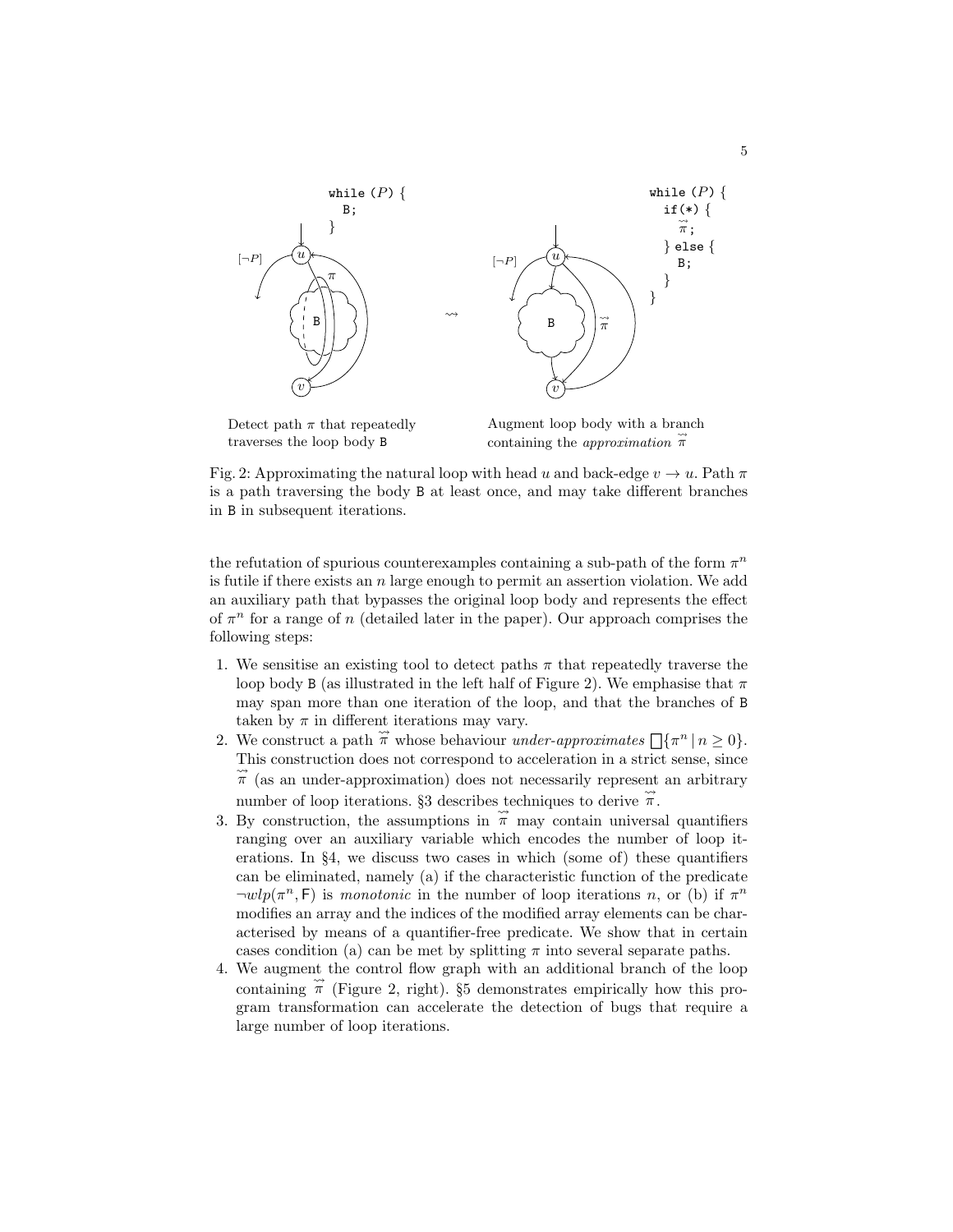The following example demonstrates how our technique accelerates the detection of the buffer overflow of Example 1.

Example 2. Assume that the verification tool encounters the node  $u$  in Figure 1 a second time during the exploration of a path  $(u$  is the head of a natural loop with back-edge  $v \to u$ ). We conclude that there exists a family of (sub-)paths  $\pi^n$ induced by the number  $n$  of loop iterations. The repeated application of the strongest post-condition to the parametrised path  $\pi^n$  for an increasing n gives rise to a recurrence equation  $\mathbf{i}^{(n)} = \mathbf{i}^{(n-1)} + 1$  (for clarity, we work on a sliced path omitting statements referring to ch):

$$
sp(\pi^1, T) = \exists i^{\langle 0 \rangle} \cdot (i^{\langle 0 \rangle} < \text{BUFLEN}) \land (i = i^{\langle 0 \rangle} + 1)
$$
\n
$$
sp(\pi^2, T) = \exists i^{\langle 0 \rangle}, i^{\langle 1 \rangle} \cdot (i^{\langle 0 \rangle} < \text{BUFLEN}) \land (i^{\langle 1 \rangle} < \text{BUFLEN}) \land (i^{\langle 1 \rangle} + 1)
$$
\n
$$
\vdots
$$
\n
$$
sp(\pi^n, T) = \exists i^{\langle 0 \rangle} \dots i^{\langle n-1 \rangle} \cdot \left( \bigwedge_{j=0}^{n-1} (i^{\langle j \rangle} < \text{BUFLEN}) \land (i^{\langle j+1 \rangle} = i^{\langle j \rangle} + 1) \right)
$$

where  $\mathbf{i}^{n}$  in the last line represents i after the execution of  $\pi^{n}$ . This recurrence equation can be put into its equivalent closed form  $\mathbf{i}^{(n)} = \mathbf{i}^{(0)} + n$ . By assigning  $n$  a (positive) non-deterministic value, we obtain the approximation (which happens to be exact in this case):

$$
\widetilde{\pi} = n := *, [\forall j \in [0, n) \cdot i + j < \text{BUFLEN}]; i := i + n \quad .
$$

Let us ignore arithmetic over- or under-flow for the time being (this topic is addressed in §3.4). We can then observe the following: if the predicate  $i +$  $j <$  BUFLEN is true for  $j = n - 1$ , then it must be true for any  $j < n - 1$ , i.e., the characteristic function of the predicate is monotonic in its parameter j. It is therefore possible to eliminate the universal quantifier and replace the assumption in  $\tilde{\pi}$  with  $(i + (n - 1) <$  BUFLEN). The dashed path in Figure 1 illustrates the corresponding modification of the original program. The resulting transformed program permits the violation of the assertion in the original loop body after a single iteration of  $\tilde{\pi}$  (corresponding to BUFLEN-1 iterations of  $\pi$ ).

The following presents techniques to compute the under-approximation  $\dddot{\tilde{\pi}}$ .

## 3 Under-Approximation Techniques

This section covers techniques to compute underapproximations  $\pi$  of  $\pi^n | n \geq 0$  such that  $\pi$  is a condensation of the CFG fragment to the right.



The construction of  $\tilde{\pi}$  has two aspects. Firstly, we need to make sure that all variables modified in  $\pi$  are assigned values consistent with  $\pi^n$  for a nondeterministic choice of *n*. Secondly,  $\tilde{\pi}$  must only allow choices of *n* for which  $\neg wlp(\pi^n, \mathsf{F})$  is satisfiable, i.e., the corresponding path  $\pi^n$  must be *feasible*.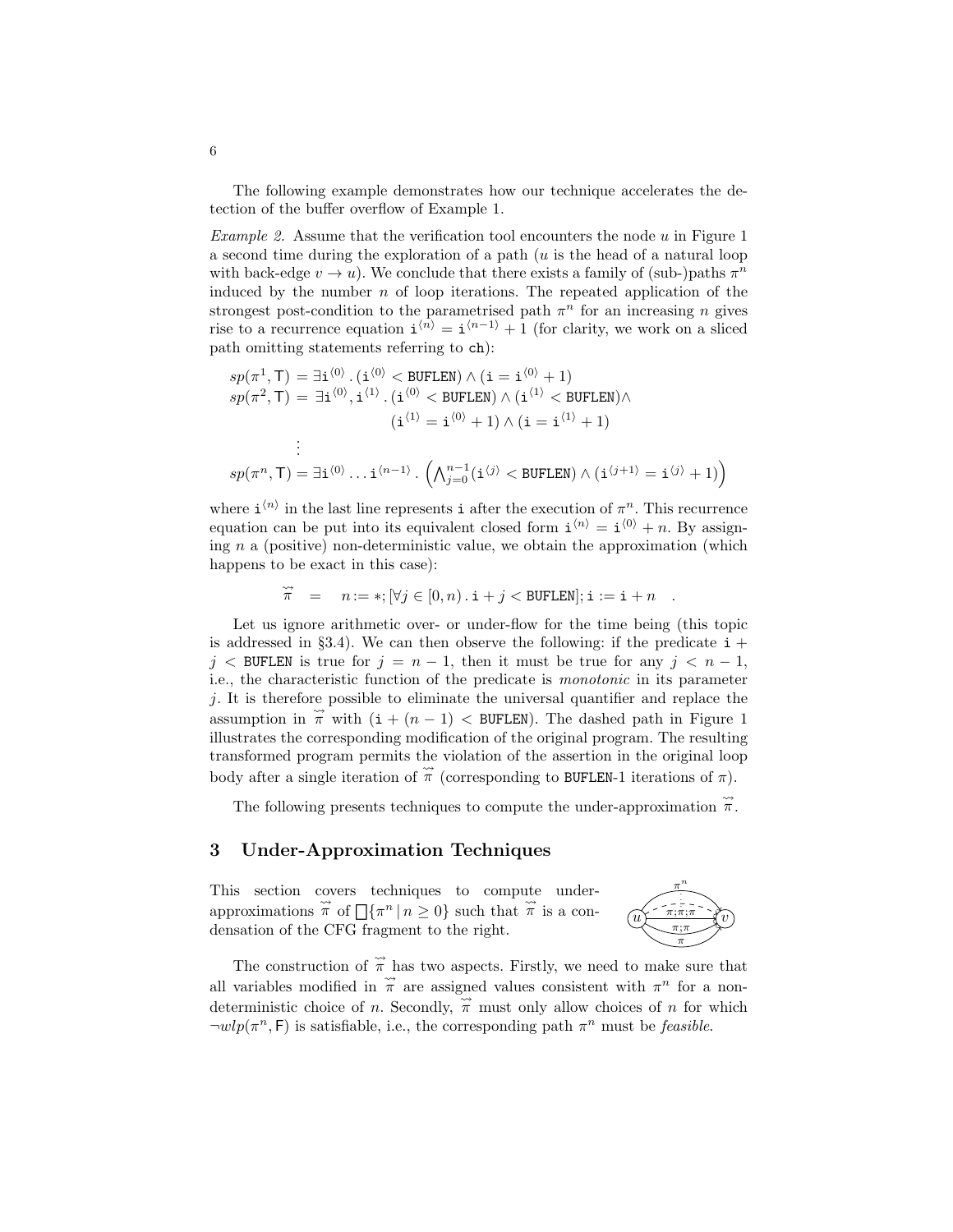Our approximation technique is based on the observation that the sequence of assignments in  $\pi^n$  to a variable  $\mathbf{x} \in \mathbf{X}$  corresponds to a recurrence equation (c.f. Example 2). The goal is to derive an equivalent closed form  $\mathbf{x} := f_{\mathbf{x}}(\mathbf{X}, n)$ . While there is a range of techniques to solve recurrence equations, we argue that it is sufficient to consider closed-form solutions that have the form of lowdegree polynomials. The underlying argument is that a super-polynomial growth of variable values typically leads to an arithmetic overflow after a small number of iterations, which can be detected at low depth using conventional techniques.

The following sub-section focuses on deriving closed forms from a sequence of assignments to scalar integer variables, leaving conditionals aside. §3.2 covers assignments to arrays. Conditionals and path feasibility are addressed in §3.3. §3.4 addresses bit-vector semantics and arithmetic overflow.

#### 3.1 Computing Closed Forms of Assignments

Syntactic Matching. A simple technique to derive closed forms is to check whether the given recurrence equation matches a pre-determined format. In our work on loop detection for predicate abstraction [13, 14], we apply the following scheme:

$$
\mathbf{x}^{\langle 0 \rangle} = \alpha, \quad \mathbf{x}^{\langle n \rangle} = \mathbf{x}^{\langle n-1 \rangle} + \beta + \gamma \cdot n \quad \leadsto \quad \mathbf{x}^{\langle n \rangle} = \alpha + \beta n + \gamma \frac{n \cdot (n+1)}{2}, \tag{1}
$$

where  $n > 0$  and  $\alpha$ ,  $\beta$ , and  $\gamma$  are numeric constants or loop-invariant symbolic expressions and x is the variant. This technique is computationally cheap and sufficient to construct the closed form  $\mathbf{i}^{(n)} = \mathbf{i}^{(0)} + n$  of the recurrence equation  $\mathbf{i}^{(n)} = \mathbf{i}^{(n-1)} + 1$  derived from the assignment  $\mathbf{i} := \mathbf{i} + 1$  in Example 2.

Constraint-based Acceleration. The disadvantage of a syntax-based approach is that it is limited to assignments following a simple pattern. Moreover, the technique is contingent on the syntax of the program fragment and may therefore fail even if there *exists* an appropriate polynomial representing the given assignments. In this section, we present an alternative technique that relies on a constraint solver to identify the coefficients of the polynomial  $f_{\mathbf{x}}$ .

Let X be the set  $\{x_1, \ldots, x_k\}$  of variables in  $\pi$ . (In the following, we omit the braces {} if clear from the context.) As previously, we start with the assumption that for each variable x modified in  $\pi$ , there is a low-degree polynomial in n

$$
f_{\mathbf{x}}(\mathbf{X}^{(0)}, n) \stackrel{\text{def}}{=} \sum_{i=1}^{k} \alpha_i \cdot \mathbf{x}_i^{(0)} + \left( \sum_{i=1}^{k} \alpha_{(k+i)} \cdot \mathbf{x}_i^{(0)} + \alpha_{(2 \cdot k+1)} \right) \cdot n + \alpha_{(2 \cdot k+2)} \cdot n^2 \tag{2}
$$

over the initial variables  $x_1^{(0)}, \ldots, x_k^{(0)}$  which accurately represents the value assigned to x in  $\pi^n$  (for  $n \geq 1$ ). In other words, for each variable  $x \in X$  modified in  $\pi$ , we assume that the following Hoare triple is valid:

$$
\{\bigwedge_{i=1}^k \mathbf{x}_i = \mathbf{x}_i\} \pi^n \{ \mathbf{x} = f_{\mathbf{x}}(\mathbf{x}_1, \dots, \mathbf{x}_k, n) \}
$$
(3)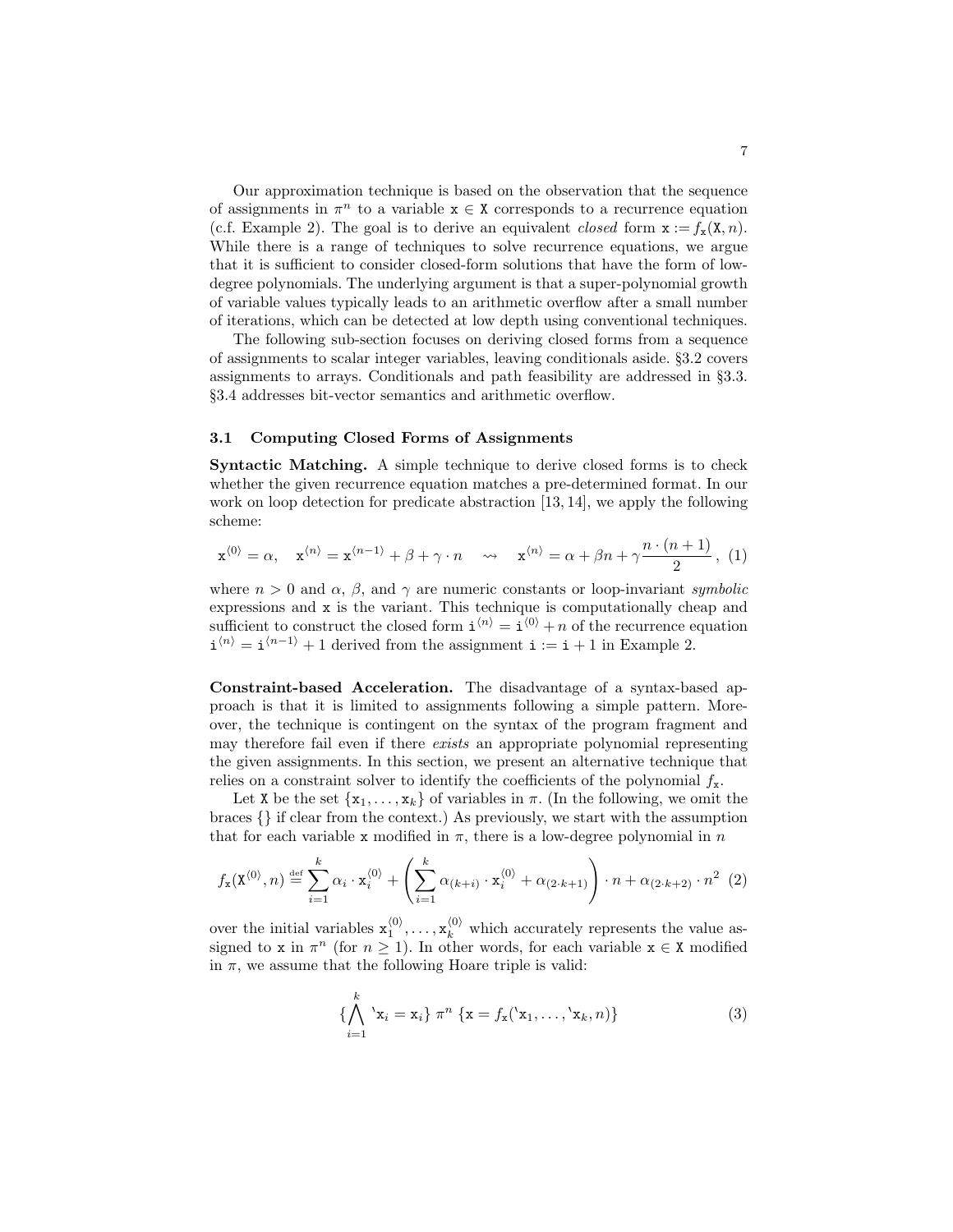For each  $x \in \{x_1, \ldots, x_k\}$  we can generate  $2 \cdot k + 2$  distinct assignments to  $\mathtt{x}_1^{\langle 0 \rangle}, \ldots, \mathtt{x}_k^{\langle 0 \rangle}$  $\kappa_k^{(0)}$ , and *n* in (2) which determine a system of linearly independent equations over  $\alpha_i$ ,  $0 < i \leq 2 \cdot k + 2$  (this can be proven by induction on k). If a solution to this system of equations exists, it uniquely determines the parameters  $\alpha_1, \ldots, \alpha_{2\cdot k+2}$  of the polynomial  $f_{\mathbf{x}}$  for x. In particular, the satisfiability of the encoding from which we derive the assignments guarantees that (3) holds for  $0 \leq n \leq 2$ . For larger values of n, we check the validity of (3) with respect to each  $f_{\mathbf{x}}$  by means of induction. The validity of (3) follows (by induction over the length of the path  $\pi^n$ ) from the validity of the base case established above, the formula (4) given below (which can be easily checked using a model checker or a constraint solver), and Hoare's rule of composition:

$$
\{\bigwedge_{i=1}^k (\mathbf{x}_i = \mathbf{x}_i) \wedge \mathbf{x} = f_{\mathbf{x}}(\mathbf{x}_1, \dots, \mathbf{x}_k, n) \} \pi \{ \mathbf{x} = f_{\mathbf{x}}(\mathbf{x}_1, \dots, \mathbf{x}_k, n+1) \} \qquad (4)
$$

If for one or more  $x \in \{x_1, \ldots, x_k\}$  our technique fails to find valid parameters  $\alpha_1, \ldots, \alpha_{2\cdot k+2}$ , or the validity check for  $f_x$  fails, we do not construct  $\tilde{\pi}$ .

Remark. The construction of under-approximations is not limited to the two techniques discussed above and can be based on other (and potentially more powerful) recurrence solvers.

#### 3.2 Assignments to Arrays

Buffer overflows constitute a prominent class of safety violations that require a large number of loop iterations to surface. In C programs, buffers and strings are typically implemented using arrays. Let i be the variant of a loop which contains an assignment  $a[i]:=e$  to an array a. For a single iteration, we obtain

$$
sp(\mathbf{a}[i]:=e,P) \stackrel{\text{def}}{=} \exists \mathbf{a} \cdot \mathbf{a}[i]=e[\mathbf{a}/\mathbf{a}] \land \forall j \neq i \cdot (\mathbf{a}[j]=\mathbf{a}[j]) \land P[\mathbf{a}/\mathbf{a}] \tag{5}
$$

Assume further that closed forms for the variant  $\mathbf{i}$  and the expression  $e$ exist (abusing our notation, we use  $f_e$  to refer to the latter). Given an initial pre-condition  $P = T$ , we obtain the following *approximation*<sup>3</sup> after *n* iterations:

$$
\forall j \in [0, n) \cdot \mathbf{a}^{\langle n \rangle}[f_{i}(\mathbf{X}^{\langle 0 \rangle}, j)] = f_{e}(\mathbf{X}^{\langle 0 \rangle}, j) \wedge
$$

$$
\forall i \in \text{dom}\,\mathbf{a} \cdot \underbrace{\left(\exists j \in [0, n) \cdot i = f_{i}(\mathbf{X}^{\langle 0 \rangle}, j)\right)}_{\text{membership test}} \vee \left(\mathbf{a}^{\langle n \rangle}[i] = \mathbf{a}^{\langle 0 \rangle}[i]\right), \quad (6)
$$

where the domain (dom a) of a denotes the valid indices of the array. Notably, the membership test determining whether an array element is modified or not introduces quantifier alternation, posing a challenge to contemporary decision procedures. §4 addresses the elimination of the existential quantifier in (6).

 $3$  Condition (6) under-approximates the strongest post-condition, since there may exist  $j_1, j_2 \in [0, n)$  such that  $j_1 \neq j_2 \wedge f_1(\mathbf{X}^{(0)}, j_1) = f_1(\mathbf{X}^{(0)}, j_2)$  and (6) is unsatisfiable. A similar situation arises if a loop body  $\pi$  contains multiple updates of the same array.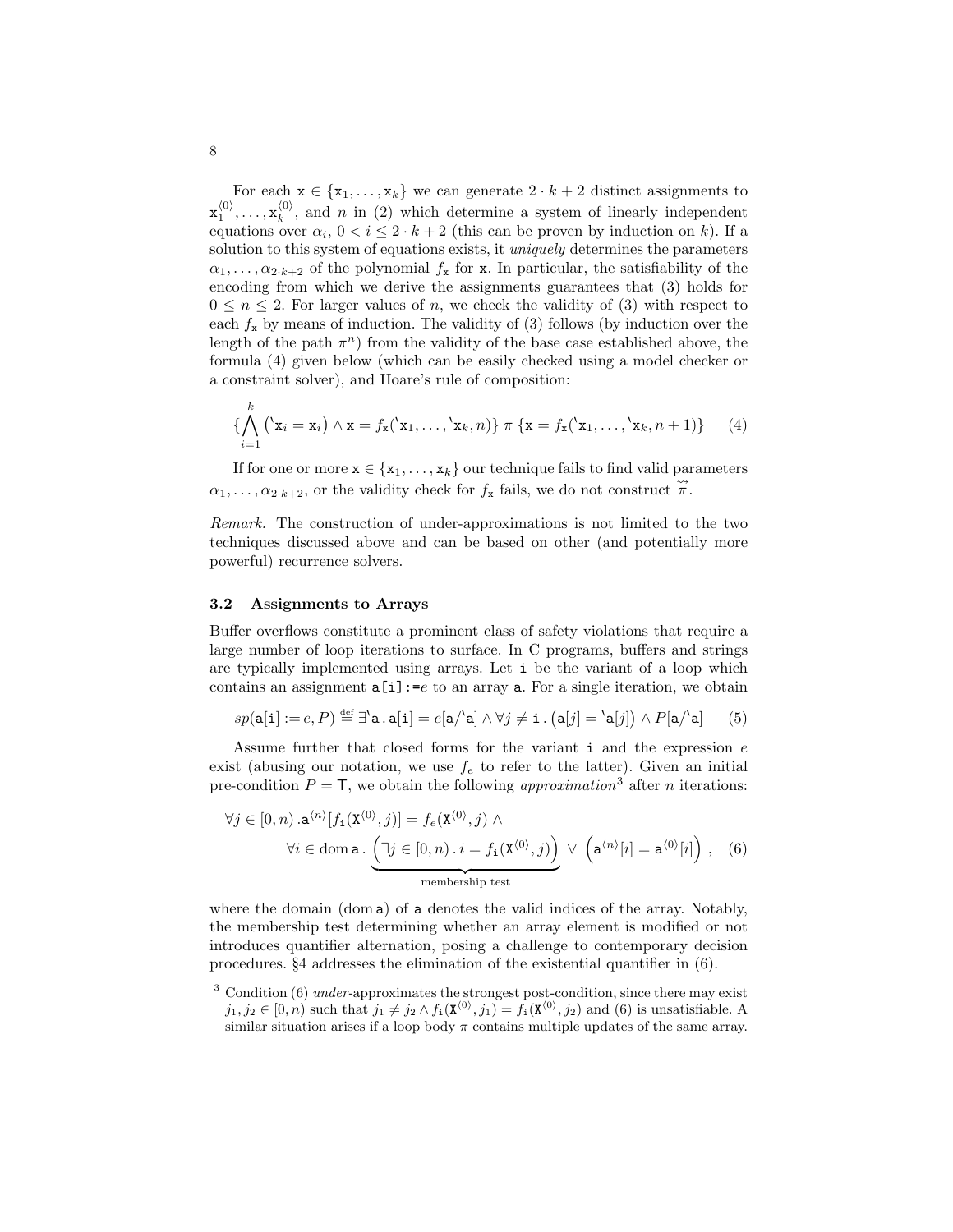#### 3.3 Assumptions and Feasibility of Paths

The techniques discussed in §3.1 yield polynomials and constraints representing the assignment statements of  $\pi^n$ , but leave aside the conditional statements which determine the feasibility of the path. In the following, we demonstrate how to derive the pre-condition  $\neg wlp(\pi^n, \mathsf{F})$  using the polynomials  $f_x$  for  $x \in \mathsf{X}$ .

Let  $f_{\mathbf{X}}(\mathbf{X},n) \stackrel{\text{def}}{=} \{f_{\mathbf{X}}(\mathbf{X},n) | \mathbf{x} \in \mathbf{X}\}\$ and let  $Q[\mathbf{X}/f_{\mathbf{X}}(\mathbf{X},n)]$  denote the simultaneous substitution of all free occurrences of the variables  $x \in X$  in  $Q$  with the corresponding term  $f_{\mathbf{x}}(\mathbf{X}, n)$ .

Lemma 1. The following equivalence holds:

$$
wlp(\pi^n, \mathsf{F}) \equiv \exists j \in [0, n) \, . \, (wlp(\pi, \mathsf{F})) \, [\mathbf{X}/f_{\mathbf{X}}(\mathbf{X}, j)]
$$

*Proof.* Intuitively, the path  $\pi^n$  is infeasible if for any  $j < n$  the first time-frame of the suffix  $\pi^{(n-j)}$  is infeasible. We prove the claim by induction over n. Due to (3) and (4) we have  $f_{\mathbf{X}}(\mathbf{X}, 0) = \mathbf{X}$  and  $f_{\mathbf{X}}(f_{\mathbf{X}}(\mathbf{X}, n), 1) = f_{\mathbf{X}}(\mathbf{X}, n + 1)$  (for  $n \ge 0$ ).

Base case:  $wlp(\pi, \mathsf{F}) \equiv \exists j \in [0, 0) \cdot (wlp(\pi, \mathsf{F})) [\mathsf{X}/f_{\mathsf{X}}(\mathsf{X}, j)] = \mathsf{F}$ 

Induction step. We start by applying the induction hypothesis:

$$
wlp(\pi^n, \mathsf{F}) \equiv wlp(\pi, \left(wlp(\pi^{n-1}, \mathsf{F})\right))
$$
  

$$
\equiv wlp(\pi, \exists j \in [0, n-1) \cdot \left(wlp(\pi, \mathsf{F})\right) [\mathbf{X}/f_{\mathbf{X}}(\mathbf{X}, j)])
$$

We consider the effect of assignments and assumptions occurring in  $\pi$  on the post-condition  $Q \stackrel{\text{def}}{=} (\exists j \in [0, n-1) \cdot (wlp(\pi, \mathsf{F})) [\mathbf{X}/f_{\mathbf{X}}(\mathbf{X}, j)])$  separately.

– The effect of assignments in  $\pi$  on Q is characterised by  $Q[X/f_X(X, 1)]$ . We obtain:

$$
Q[\mathbf{X}/f_{\mathbf{X}}(\mathbf{X},1)] \equiv \exists j \in [0,n-1) \cdot (wlp(\pi,\mathsf{F})) [\mathbf{X}/f_{\mathbf{X}}(f_{\mathbf{X}}(\mathbf{X},1),j)] \equiv
$$
  

$$
\exists j \in [1,n) \cdot (wlp(\pi,\mathsf{F})) [\mathbf{X}/f_{\mathbf{X}}(\mathbf{X},j)]
$$

– Assumptions in  $\pi$  contribute the disjunct  $wlp(\pi, \mathsf{F})$ .

By combining both contributions into one term we obtain

$$
wlp(\pi^n, \mathsf{F}) \equiv (wlp(\pi, \mathsf{F})) \left[ \mathbf{X}/f_{\mathbf{X}}(\mathbf{X}, 0) \right] \vee \exists j \in [1, n) \, . \, (wlp(\pi, \mathsf{F})) \left[ \mathbf{X}/f_{\mathbf{X}}(\mathbf{X}, j) \right],
$$

which establishes the claim of Lemma 1.

Accordingly, given a path  $\pi$  modifying the set of variables **X** and a corresponding set  $f_{\mathbf{X}}$  of closed-form assignments, we can construct an accurate representation of  $\pi^n$  as follows:

$$
\underbrace{[\forall j \in [0, n) \cdot (\neg wlp(\pi, \mathsf{F})) [\mathbf{X}/f_{\mathbf{X}}(\mathbf{X}, j)]]}_{\text{satisfiable if } \pi^n \text{ is feasible}} \quad ; \quad \underbrace{\mathbf{X} := f_{\mathbf{X}}(\mathbf{X}, n)}_{\text{assignments of } \pi^n} \tag{7}
$$

We emphasise that our construction (unlike many acceleration techniques) does not restrict the assumptions in  $\pi$  to a limited class of relations on integers.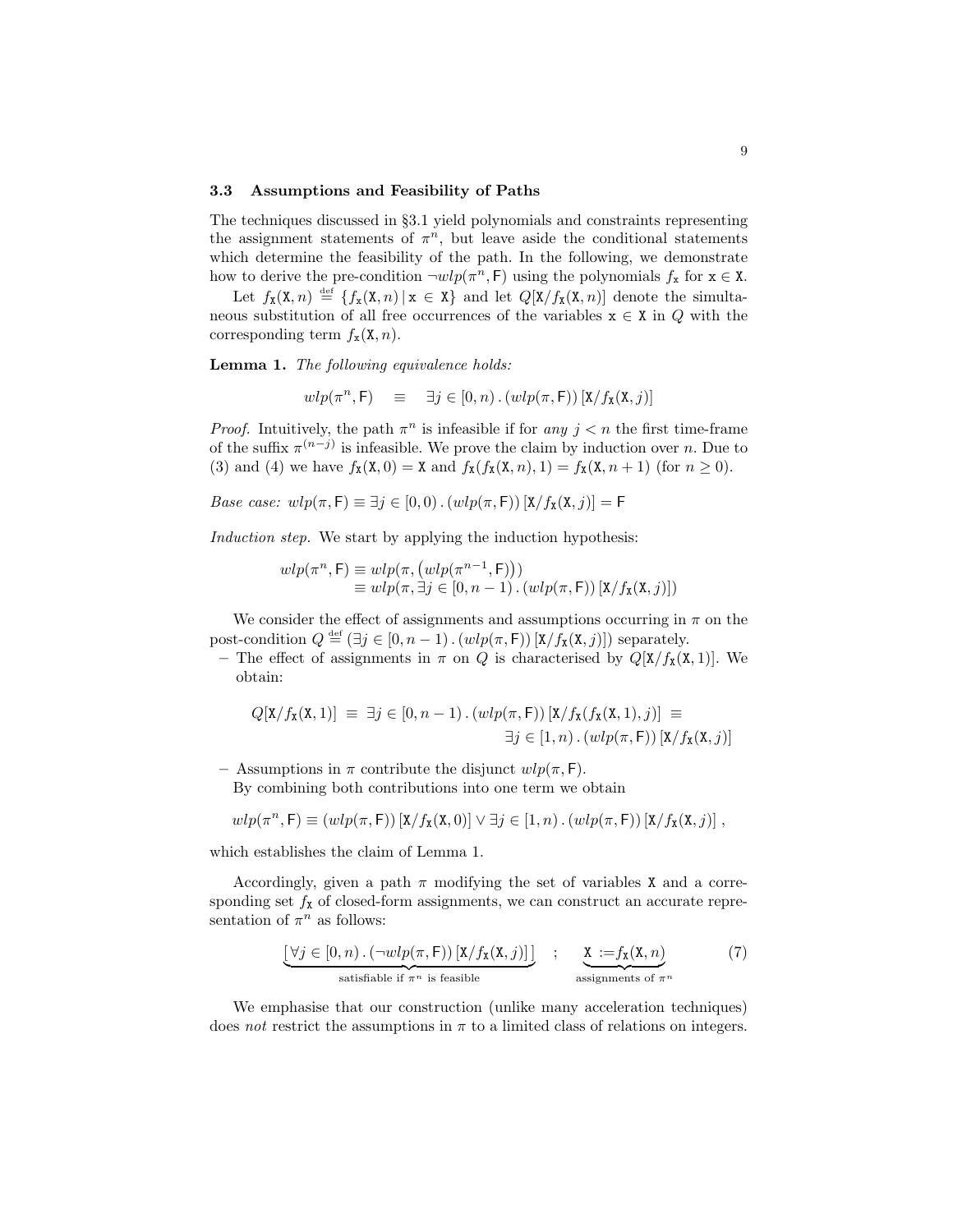The construction of the path (7), however, does require closed forms of all assignments in  $\pi$ . Since we do not construct closed forms for array assignments (as opposed to assignments to array indices, c.f. §3.2), we cannot apply Lemma 1 if  $wlp(\pi, \mathsf{F})$  refers to an array assigned in  $\pi$ . In this case, we do not construct  $\tilde{\pi}$ .

For assignments of variables not occurring in  $wlp(\pi, \mathsf{F})$ , we augment the domain(s) of the variables X with an undefined value  $\perp$  (implemented using a Boolean flag) and replace  $f_x$  with  $\perp$  whenever the respective closed form is not available. Subsequently, whenever the search algorithm encounters an (abstract) counterexample, we use slicing to determine whether the feasibility of the counterexample depends on an undefined value ⊥. If this is the case, the counterexample needs to be dismissed. Thus, any path  $\tilde{\pi}$  containing references to  $\perp$  is an *under-approximation* of  $\pi^n$  rather than an acceleration of  $\pi$ .

*Example 3.* For a path  $\pi \stackrel{\text{def}}{=} [x < 10]$ ;  $x := x + 1$ ;  $y := y^2$ , we obtain the underapproximation  $\widetilde{\pi} \equiv n = *, [\forall j \in [0, n).x + j < 10]; x := x + n; y := \perp$ . A counterexample traversing  $\tilde{\pi}$  is feasible if its conditions do not depend on y.

# 3.4 Arithmetic Overflows

The fact that the techniques in §3.1 used to derive closed forms do not take arithmetic overflow into account may lead to undesired effects. For instance, the assumption made in Example 2 that the characteristic function of the predicate  $(i + n < BUFFLEN)$  is monotonic in *n* does not hold in the context of bit-vectors or modular arithmetic. Since, moreover, the behaviour of arithmetic over- or under-flow in C is not specified in certain cases, we conservatively rule out all occurrences thereof in  $\tilde{\pi}$ . For the simple assignment  $\mathbf{i} := \mathbf{i} + n$  in Example 2, this can be achieved by adding the assumption  $(i+n \leq 2^l-1)$  to  $\vec{\pi}$  (for unsigned l-bit vectors). In general, we have to add respective assumptions  $(e_1 \otimes e_2 \leq 2^l-1)$ for all arithmetic (sub-)expressions  $e_1 \otimes e_2$  of bit-width l and operations  $\otimes$  in  $\pi$ .

While this approach is *sound* (eliminating paths from  $\dddot{\tilde{\pi}}$  does not affect the correctness of the instrumented program, since all behaviours following an overflow are still reachable via non-approximated paths), it imposes restrictions on the range of n. Therefore, the resulting approximation  $\tilde{\pi}$  deviates from the acceleration  $\pi^*$  of  $\pi$ . Unlike acceleration over linear affine relations, this adjustment makes our approach bit-level accurate. We emphasise that the benefit of the instrumentation can still be substantial, since the number of iterations required to trigger an arithmetic overflow is typically large.

### 4 Eliminating Quantifiers from Approximations

A side effect of the approximation steps in §3.2 and §3.3 is the introduction of quantified assumptions. While quantification is often unavoidable in the presence of arrays, it is a detriment to performance of the decision procedures underlying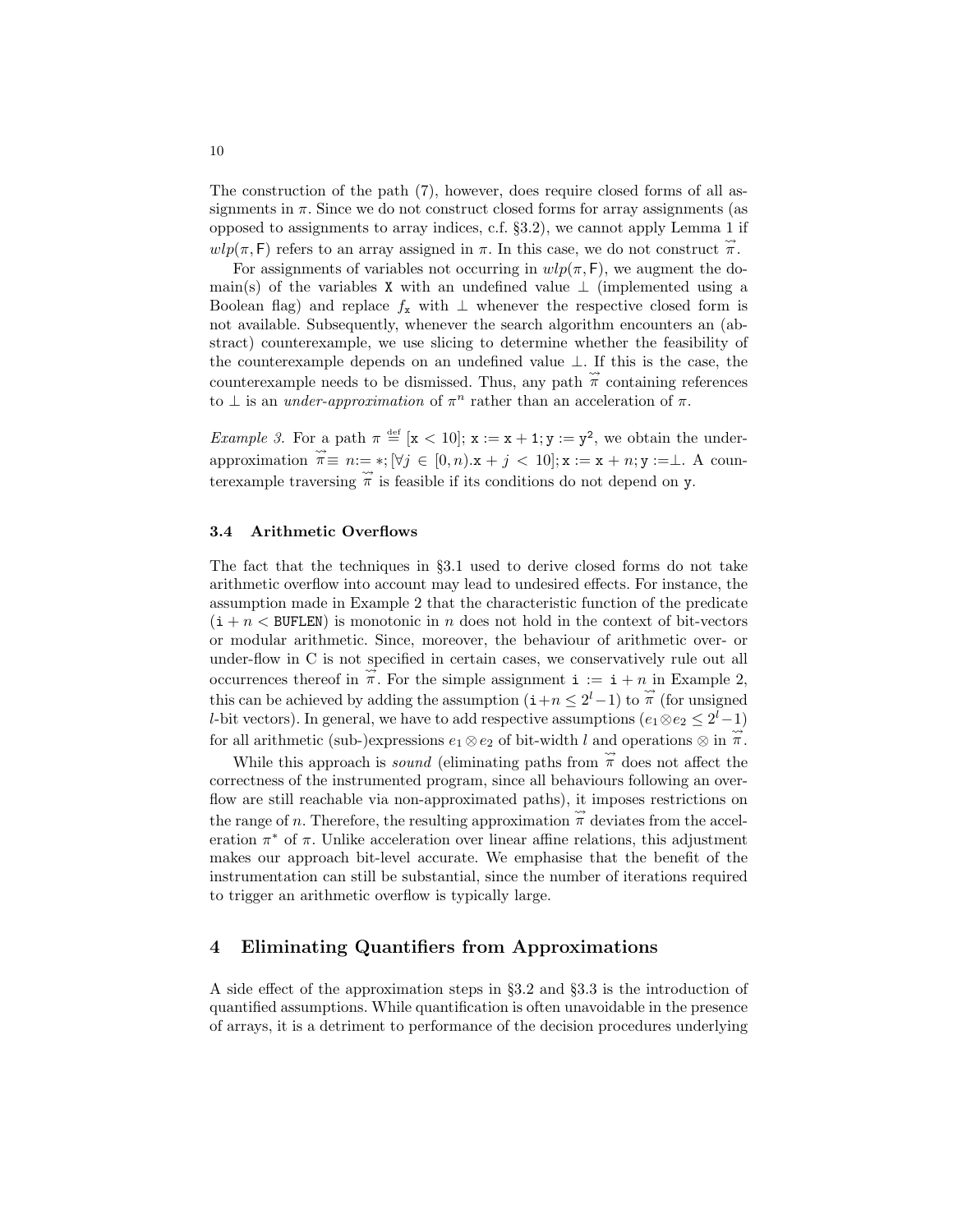the verification tools. In the worst case, quantifiers may result in the undecidability of path feasibility.

In the following, we discuss two techniques to eliminate or reduce the number of quantifiers in assumptions occurring in  $\pi$ .

### 4.1 Eliminating Quantifiers over Monotonic Predicates

We show that the quantifiers introduced by the technique presented in §3.3 can be eliminated if the predicate is monotonic in the quantified parameter.

Definition 1 (Representing Function, Monotonicity). The representing function  $f_P$  of a predicate P with the same domain takes, for each domain value, the value 0 if the predicate holds, and 1 if the predicate evaluates to false, i.e.,  $P(X) \Leftrightarrow f_P(x) = 0$ . A predicate  $P(n): \mathbb{N} \to \mathbb{B}$  is monotonically increasing (decreasing) if its representing function  $f_P(n): \mathbb{N} \to \mathbb{N}$  is monotonically increasing (decreasing), i.e.,  $\forall m, n \ldots m \leq n \Rightarrow f_P(m) \leq f_P(n)$ .

We extend this definition to predicates over variables X and  $n \in \mathbb{N}$  as follows:  $P(X, n)$  is monotonically increasing in n if  $(m \leq n) \wedge P(X, n) \wedge \neg P(X, m)$  is unsatisfiable.

**Proposition 1.**  $P(\mathbf{X}, n-1) \equiv \forall i \in [0, n)$ .  $P(\mathbf{X}, i)$  if P is monotonically increasing in i.

The validity of Proposition 1 follows immediately from the definition of monotonicity. Accordingly, it is legitimate to replace universally quantified predicates in  $\tilde{\pi}$  with their corresponding unquantified counterparts (c.f. Proposition 1).

This technique, however, fails for simple cases such as  $x \neq c$  (c being a constant). In certain cases, the approach can still be applied after splitting a non-monotonic predicate P into monotonic predicates  $\{P_1, \ldots, P_m\}$  such that  $P \equiv \bigvee_{i=1}^{m} P_i$  (as illustrated in the Figure to the right). Subsequently, the path  $\pi$  guarded by P can be split as outlined in Figure 3. This transformation preserves reachability (a proof for  $m = 2$  is given in Figure 3).



This approach is akin to trace partitioning [7], however, our intent is quantifier elimination rather than refining an abstract domain. We rely on a templatebased approach to identify predicates that can be split (a constraint solver-based approach is bound to fail if  $c$  is symbolic). While this technique effectively deals with a broad number of standard cases, it does fail for quantifiers over array indices, since the array access operation is not monotonic.

### 4.2 Eliminating Quantifiers in Membership Tests for Array Indices

This sub-section aims at replacing the existentially quantified membership test in Predicate (6) by a quantifier-free predicate. To define a set of sufficient (but not necessary) conditions for when this is possible, we introduce the notion of increasing and dense array indices (c.f. [11]):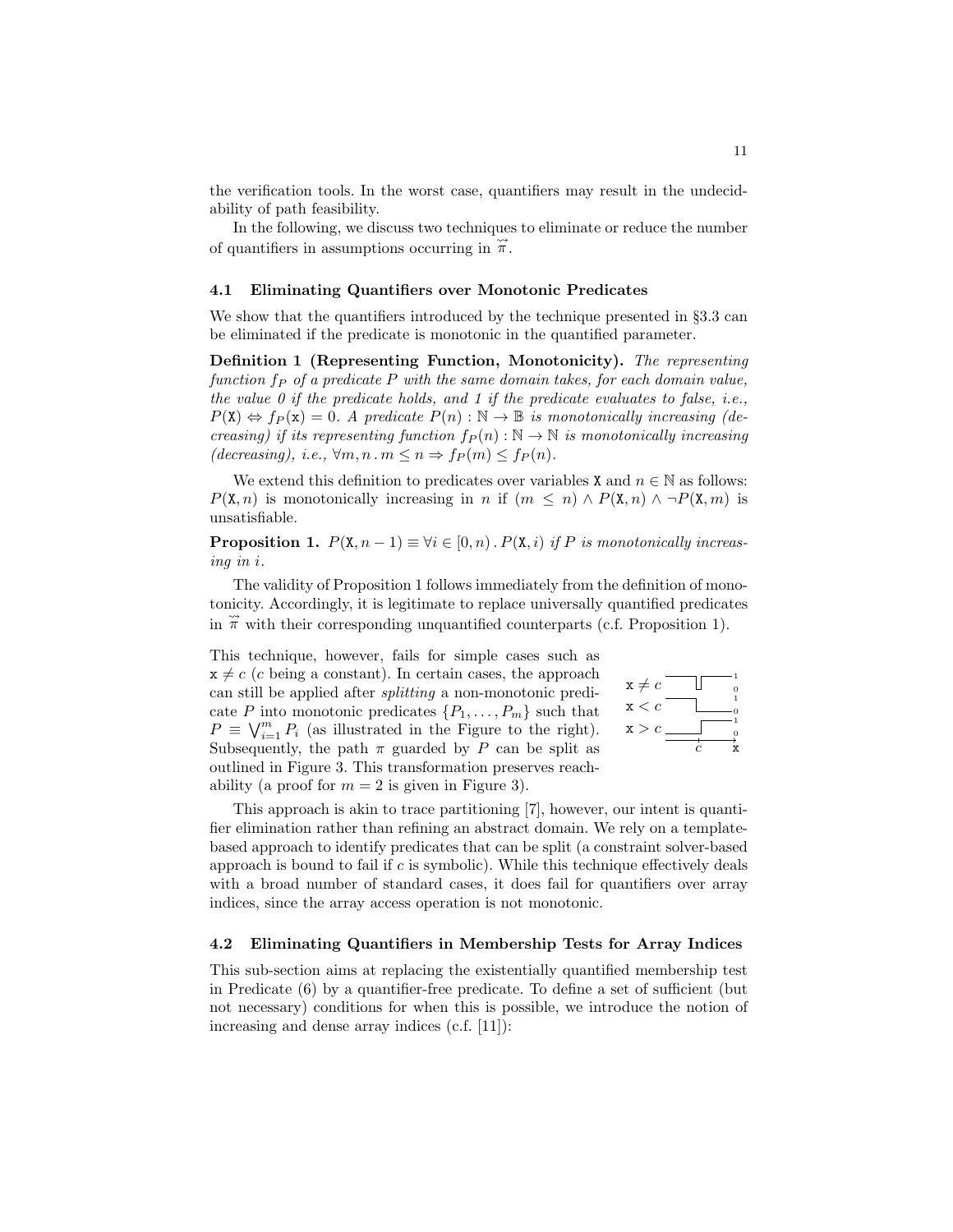

Fig. 3: Splitting disjunctive assumptions preserves program behaviour

Definition 2 (Increasing and Dense Variables). A scalar variable x is  $(\text{strictly})$  increasing  $\text{in } \pi^n$  iff  $\forall j \in [0, n) \cdot \mathbf{x}^{\langle j+1 \rangle} \geq \mathbf{x}^{\langle j \rangle}$   $\langle \forall j \in [0, n) \cdot \mathbf{x}^{\langle j+1 \rangle} > \mathbf{x}^{\langle j \rangle}$ , respectively). Moreover, an increasing variable i is dense iff

$$
\forall j \in [0, n). \left( \mathbf{x}^{\langle j+1 \rangle} = \mathbf{x}^{\langle j \rangle} \right) \vee \left( \mathbf{x}^{\langle j+1 \rangle} = \mathbf{x}^{\langle j \rangle} + 1 \right).
$$

Variables decreasing in  $\pi^n$  are defined analogously. A variable is monotonic (in  $\pi^n$ ) if it is increasing or decreasing (in  $\pi^n$ ).

Note that if the closed form  $f_{\mathbf{x}}(\mathbf{X}^{(0)}, n)$  of a variable x is a linear polynomial, then x is necessarily monotonic. The following proposition uses this property:

**Proposition 2.** Let  $f_{\mathbf{x}}(\mathbf{X}^{(0)}, j)$  be the closed form (2) of  $\mathbf{x}^{(j)}$ , where  $\alpha_{(2 \cdot k+2)} = 0$ , *i.e.*, the polynomial  $f_x$  is linear. Then  $\Delta f_x \stackrel{\text{def}}{=} f_x(\mathbf{X}^{\{0\}}, j + 1) - f_x(\mathbf{X}^{\{0\}}, j)$  (for  $j \in [0,n)$ ) is the (symbolic) constant  $\sum_{i=1}^{k} \alpha_{(k+i)} \cdot \mathbf{x}_{i}^{(0)} + \alpha_{(2\cdot k+1)}$ . The variable x is (strictly) increasing in  $\pi^n$  if  $\Delta f_{\mathbf{x}} \geq 0$  ( $\Delta f_{\mathbf{x}} > 0$ , respectively) and dense if  $0 \leq \Delta f_{\mathbf{x}} \leq 1.$ 

**Lemma 2.** Let  $f_x(X^{(0)}, j)$  be a linear polynomial representing the closed form (2) of  $x^{\langle j \rangle}$  (as in Proposition 2). The following logical equivalence holds:

$$
\exists j \in [0, n) \cdot \mathbf{x} = f_{\mathbf{x}}(\mathbf{X}^{(0)}, j) \equiv
$$
\n
$$
\begin{cases}\n((\mathbf{x} - \mathbf{x}^{(0)}) \mod \Delta f_{\mathbf{x}} = 0) \land (\frac{\mathbf{x} - \mathbf{x}^{(0)}}{\Delta f_{\mathbf{x}}} < n) \text{ if } \mathbf{x} \text{ is strictly increasing} \\
\mathbf{x} - \mathbf{x}^{(0)} \le (n - 1) \cdot \Delta f_{\mathbf{x}} & \text{if } \mathbf{x} \text{ is dense} \\
\mathbf{x} - \mathbf{x}^{(0)} < n & \text{if both of the above hold}\n\end{cases} \tag{8}
$$

The validity of Lemma 2 follows immediately from Proposition 2. Using Lemma 2, we can replace the existentially quantified membership test in Predicate (6) by a quantifier-free predicate if one of the side conditions in (8) holds. Given that the path prefix reaches the entry node of a loop, these conditions  $\Delta f_{\mathbf{x}} > 0$  and  $0 \leq \Delta f_{\mathbf{x}} \leq 1$  can be checked using a satisfiability solver.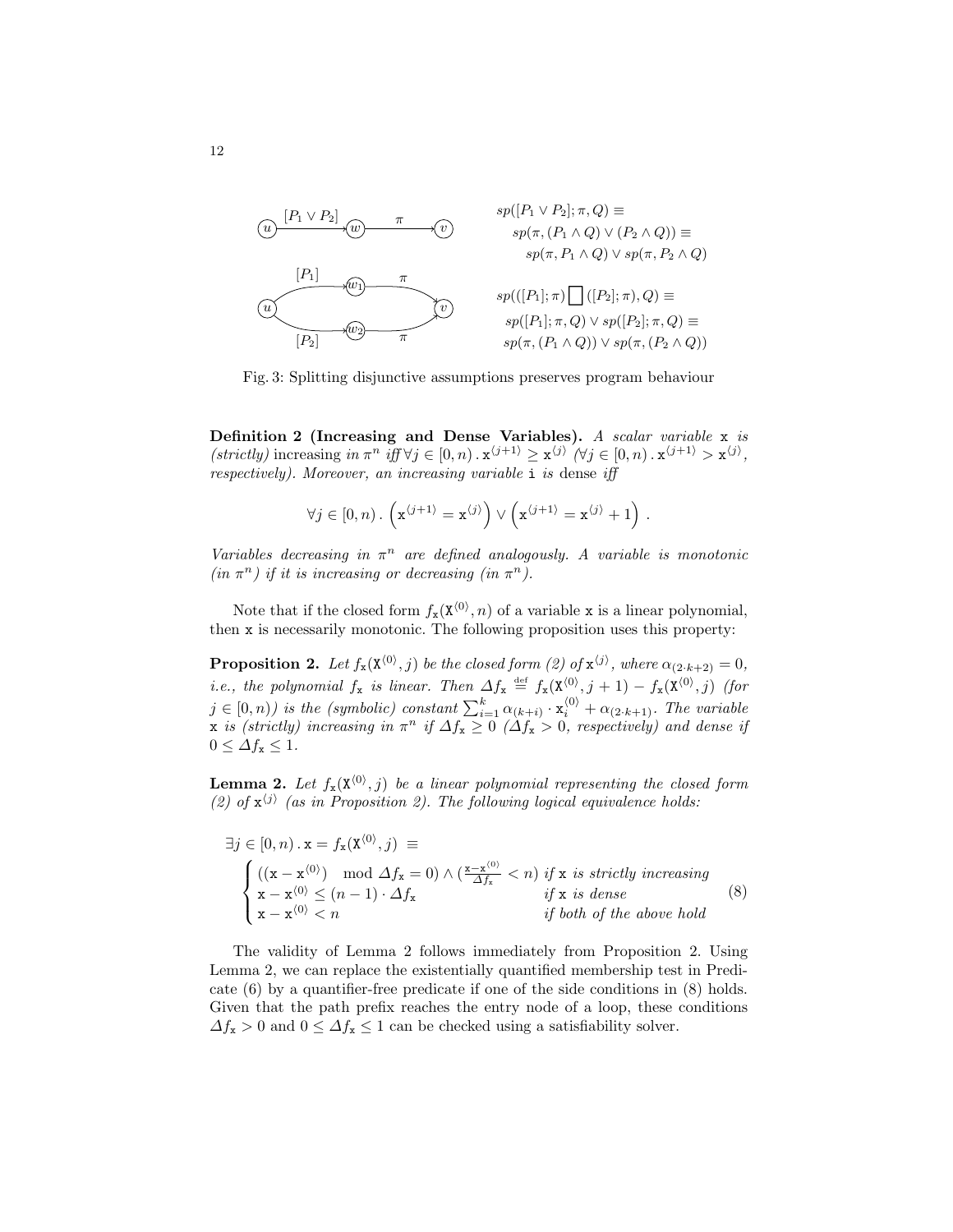

Fig. 4: Verification run-times (cumulative) of Verisec benchmark suite

*Example 4.* Let  $\pi \stackrel{\text{def}}{=} a[x] := x$ ;  $x := x + 1$  be the body of a loop. By instantiating (6), we obtain the condition

$$
\forall j \in [0, n) \mathbf{.} \mathbf{a}^\mathsf{T} \mathbf{x} + j] = \mathbf{x} + j \quad \land \forall i. \left( \exists j \in [0, n) \mathbf{.} i = \mathbf{x} + j \right) \ \lor \ \left( \mathbf{a}[i] = \mathbf{a}[i] \right),
$$

in which the existentially quantified term can be replaced by  $x - \alpha$ .

# 5 Implementation and Experimental Results

Our under-approximation technique is designed to extend existing verifiers. To demonstrate its versatility, we implemented IMPULSE, a tool combining underapproximation with the two popular software verification techniques lazy abstraction with interpolants (LAwI) [16] and bounded model checking (specifically, CBMC  $[4]$ ). The underlying SMT solver used throughout was version 4.2 of Z3. Impulse comprises two phases:

1. Impulse first explores the paths of the CFG following the LAwI paradigm. If IMPULSE encounters a path containing a loop with body  $\pi$ , it computes  $\pi$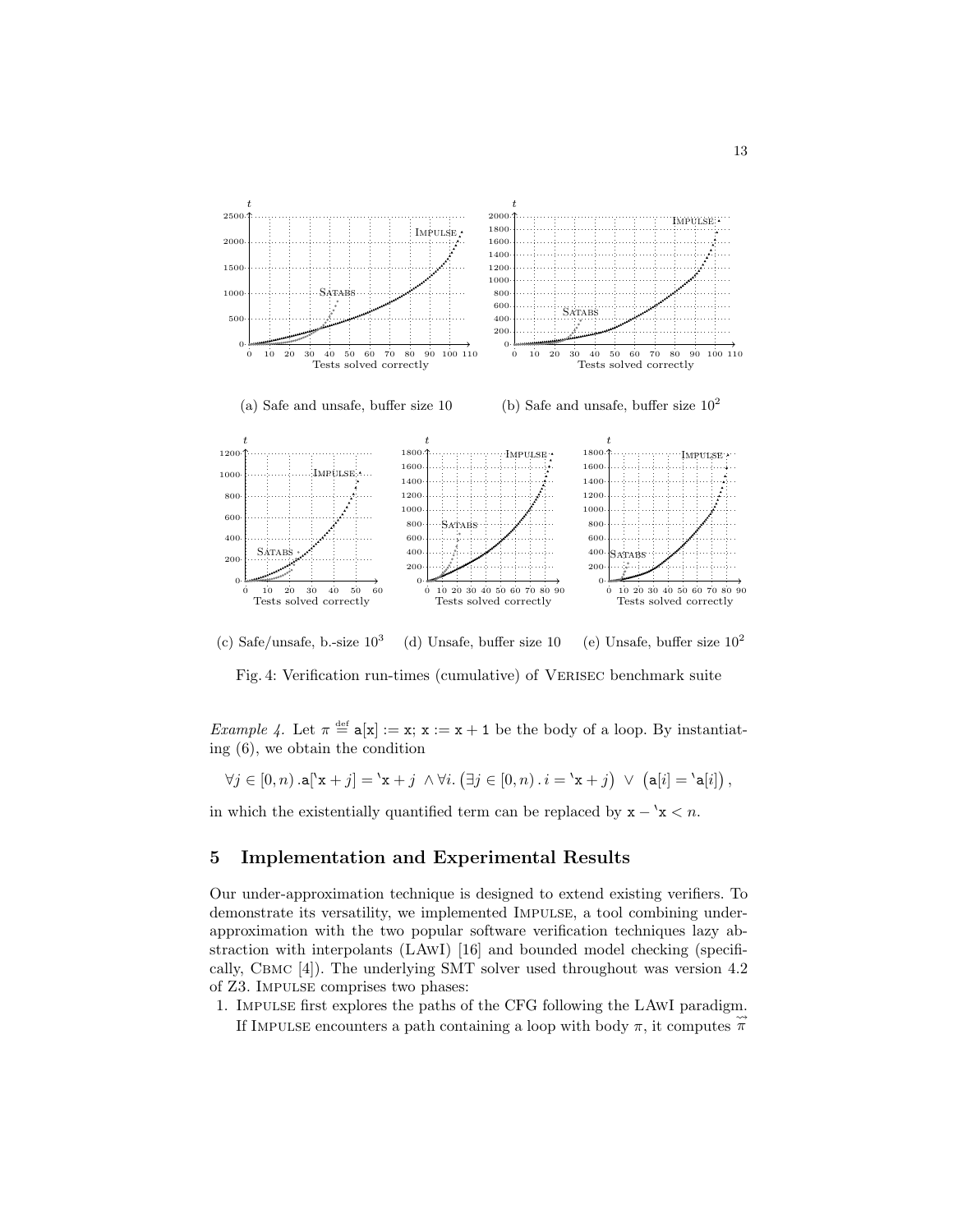

(a) Single Verisec test, varying buffer size (b) Satabs w. loop detect on Aeon 0.02a

Fig. 5: Run-time dependency on buffer size for unsafe benchmarks

(processing inner loops first in the presence of nested loops), augments the CFG accordingly, and proceeds to phase 2.

2. Cbmc inspects the instrumented CFG up to an iteration bound of 2. If no counterexample is found, Impulse returns to phase 1.

In phase 1, spurious counterexamples serve as a catalyst to refine the current approximation of safely reachable states, relying on the weakest precondition<sup>4</sup> to generate the required Hoare triples. Phase 2 takes advantage of the aggressive path merging performed by CBMC, enabling fast counterexample detection.

We evaluated the effectiveness of under-approximation on the VERISEC benchmark suite [15], which consists of manually sliced versions of several open source programs that contain buffer overflow vulnerabilities. Of the 284 test cases of Verisec, 144 are labelled as containing a buffer overflow, and 140 are labelled as safe.<sup>5</sup> The safety violations range from simple unchecked string copy into static buffers, up to complex loops with pointer arithmetic. The buffer size in each benchmark (c.f. BUFLEN in Figure 1) is adjustable and controls the depth of the counterexample. We compared our tool with Satabs (which outperforms Im-PULSE  $w/o$  approximation<sup>6</sup>) on buffer sizes of 10, 100 and 1000, with a time limit of 300 s and a memory limit of 2 GB on an 8-core 3 GHz Xeon CPU. Figures 4a through 4c show the cumulative run-time for the whole benchmark suite, whereas Figures 4d and 4e show only unsafe program instances. Under-approximation did not improve (or impair) the run-time on safe instances.<sup>6</sup>

Figure 5 demonstrates that the time Impulse requires to detect a buffer overflow does not depend on the buffer size. Figure 5a compares Satabs and Impulse on a single Verisec benchmark with a varying size parameter, showing that Satabs takes time exponential in the size of the buffer. Figure 5b provides

<sup>&</sup>lt;sup>4</sup> In a preliminary interpolation-based implementation, Z3 was in many cases unable to provide interpolants for path formulas  $\tilde{\pi}$  with quantifiers, arrays, and bit-vectors.

 $5$  Our new technique discovered bugs in 10 of the benchmarks that had been labelled safe. SATABS timed out before identifying these bugs.

<sup>6</sup> The respective results are available on http://www.cprover.org/impulse.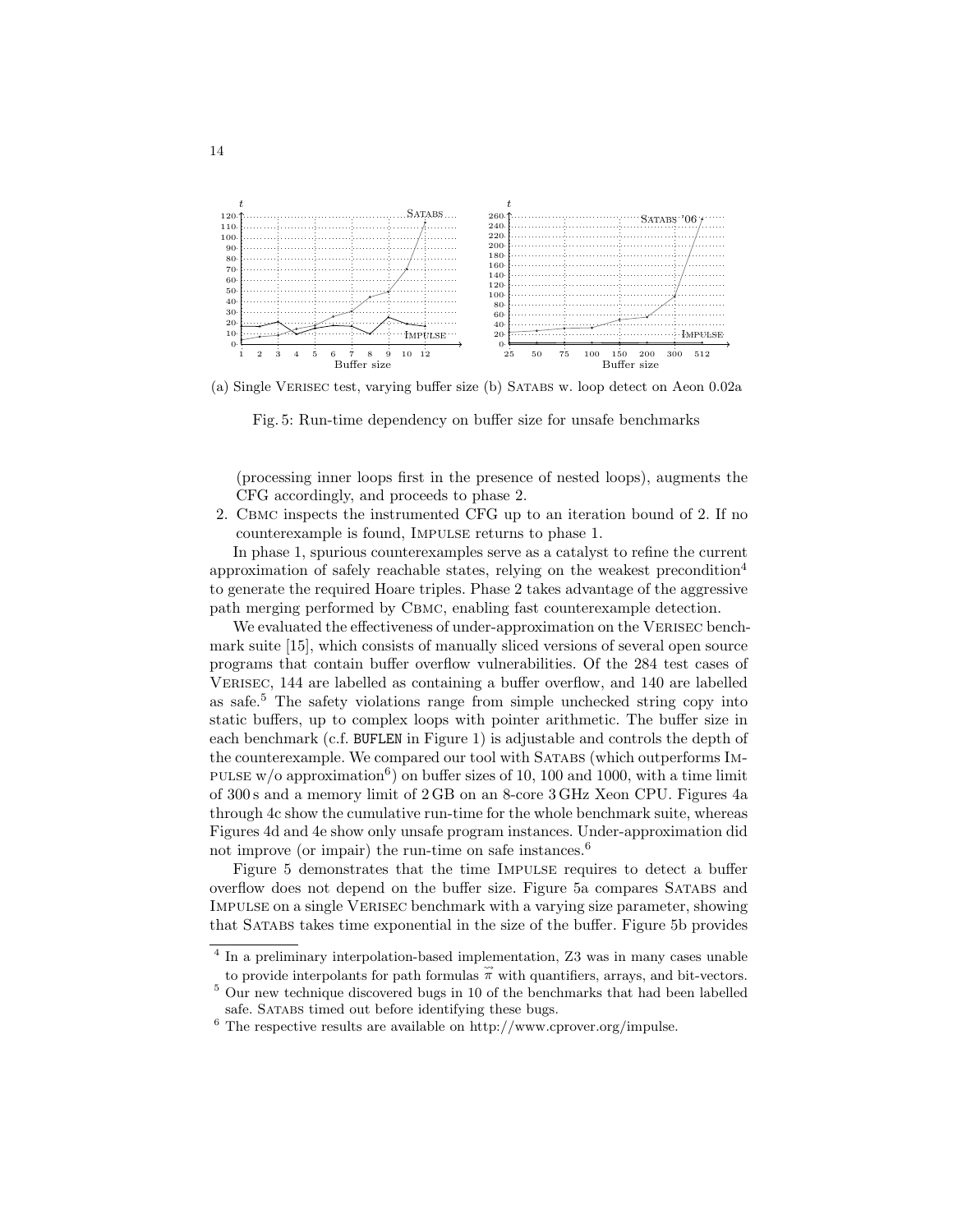a qualitative comparison of the loop-detection technique presented in [13] with Impulse on the Aeon 0.02a mail transfer agent. Figure 5b shows the run-times of SATABS'06 with loop detection as reported in  $[13]$ ,<sup>7</sup> as well as the run-times of Impulse on the same problem instances and buffer sizes. Satabs'06 outperforms similar model checking tools that do not feature loop-handling mechanisms [13]. However, the run-time still increases exponentially with the size of the buffer, since the technique necessitates a validation of the unwound counterexample. Impulse does not require such a validation step.

### 6 Related Work

The under-approximation technique presented in this paper is based on our previous work on loop detection [13, 14]. The algorithm in [13], however, does not yield a strict under-approximation, and thus necessitates an additional step to validate the unwound counterexample. Our new technique avoids this problem.

The techniques in §3.1 constitute a simple form of acceleration [3, 6]. The subsequent restrictions in §3.3 and §3.4 on  $\tilde{\pi}$ , however, impose a symbolic bound on the number of iterations, yielding an under-approximation. In contrast to acceleration of integer relations, our approximation is sound for bit-vector arithmetic. Sinha uses term rewriting to compute symbolic states parametrised by the loop counter, stating that his technique can be extended to support bit-vectors [19].

The quantifier elimination technique of §4.1 bears similarities with splitter predicates [18], a program transformation facilitating the generation of disjunctive invariants. Similarly, trace partitioning [7] splits program paths to increase the precision of static analyses. Neither technique aims at eliminating quantifiers.

Loop summarisation [12] and path invariants [2] avoid loop unrolling by selecting an appropriate over-approximation of the loop from a catalogue of invariant templates. Over-approximations are also used in the context of loop bound inference [20] and reasoning about termination [5]. However, over-approximations do not enable the efficient detection of counterexamples.

Hojjat et al. [9] uses interpolation to derive inductive invariants from accelerated paths. While this work combines under- and over-approximation, it is not aimed at counterexample detection. Motivated by the results of [9], we believe that under-approximation can, if combined with interpolation, improve the performance of verification tools on safe programs. We plan to support interpolation in a future version of our implementation.

We refer the reader to [14] for a description of additional related work.

# 7 Conclusion and Future Work

We present a sound under-approximation technique for loops in C programs with bit-vector semantics. The approach is very effective for finding deep counterexamples in programs that manipulate arrays, and compatible with a variety

<sup>&</sup>lt;sup>7</sup> Unfortunately, loop detection in SATABS is neither available nor maintained anymore.